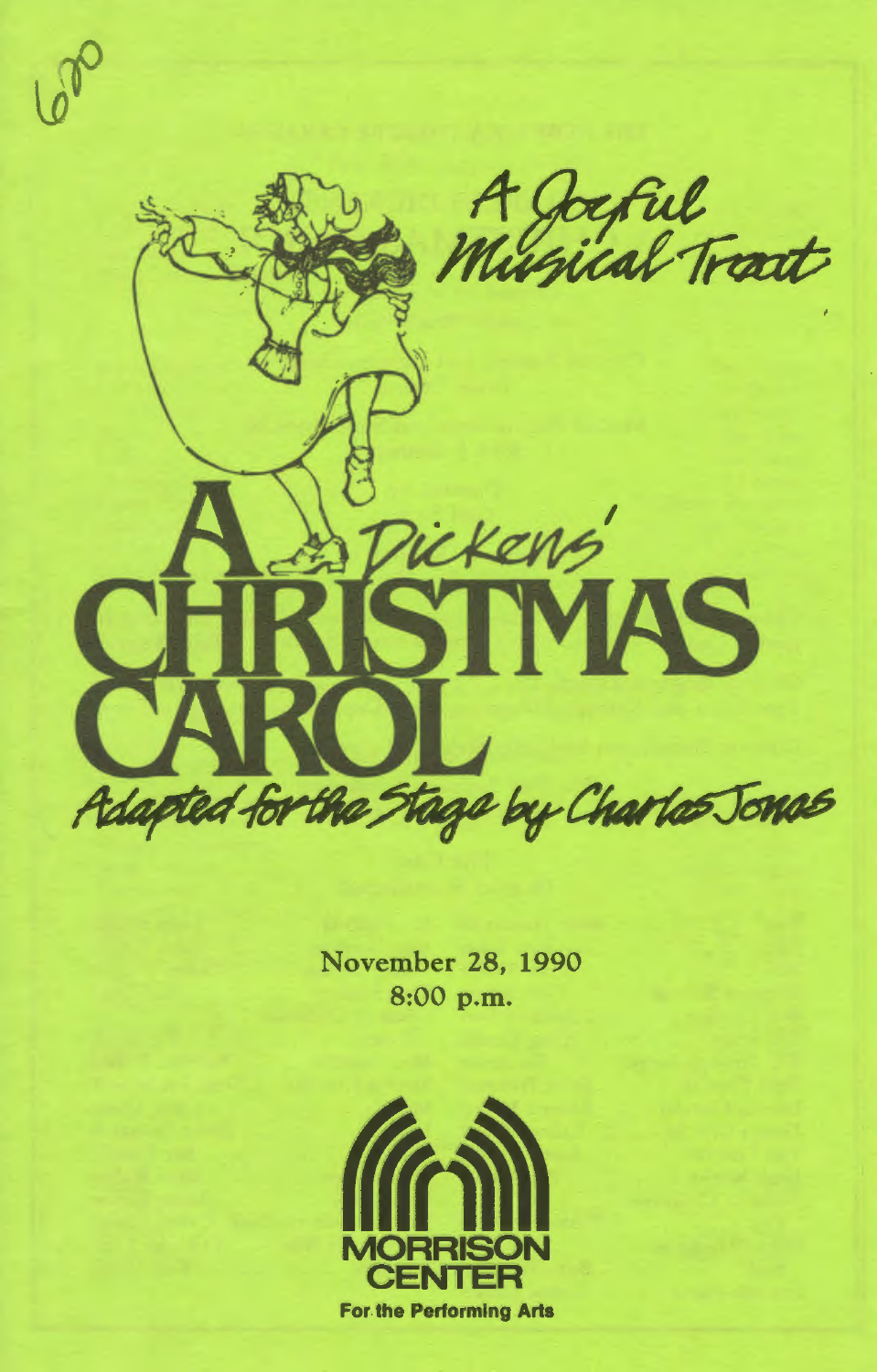#### **THE NEBRASKA THEATRE CARAVAN**

in

# **CHARLES DICKENS' A CHRISTMAS CAROL**

Adapted for the Stage by Charles Jones

Original Scenery and Lighting Design by James Othuse

Musical Arrangement and Supervision by John J. Bennett

> Directed by Carl Beck

Assistant Direction by Susan Baer Beck

Choreography by Joanne Cady

Original Costume Designs by Tom Crisp and Kathryn Wilson Music Direction by Paul Westcott

Costume Design by Denise Ervin and John Gergel

Costume Supervision by Phillip Steiner

The Play Begins in London on Christmas Eve 1886

#### **The Cast**

*(in order of appearance)* 

| Fred  James Fitzpatrick<br>Jake  Ken Baker<br>Nell  Janet Walker<br>Ebenezer ScroogeCork Ramer | Mr. Fezziwig Greg Rinaldi<br>Mrs. Fezziwig  Janet Walker<br>Young Scrooge  Cullen Douglas<br>Belle FezziwigDru Pilmer |
|------------------------------------------------------------------------------------------------|-----------------------------------------------------------------------------------------------------------------------|
| Bob Cratchit Michael Lorr                                                                      | <b>Ghost of Christmas</b>                                                                                             |
| The BakerGreg Rinaldi                                                                          | Present  Ty Stover                                                                                                    |
| The Toyshop KeeperTy Stover                                                                    | Mrs. Cratchit Kathryn Ballard                                                                                         |
| Peter Cratchit  Brian Priesman                                                                 | Martha Cratchit Tomi Funderburk                                                                                       |
| Belinda Cratchit  Katrina Markel                                                               | MillieMarie Vlasin                                                                                                    |
| Francis Cratchit  Celine Markel                                                                | Lucy Shane Frampton                                                                                                   |
| Tim Cratchit  Kaitlin Ferrell                                                                  | Topper Jim Tanselle                                                                                                   |
| Jacob Marley  Paul Stober                                                                      | Myrtle Crow  Janet Walker                                                                                             |
| Ghost of Christmas<br><b>CARD AND RESIDENCE</b>                                                | Mrs. Dilber Marie Barlow                                                                                              |
|                                                                                                | The Boy with the Sled. Celine Markel                                                                                  |
| Ebby (Scrooge as a                                                                             | The Baker's WifeDeborah Kirby                                                                                         |
| boy) Brian Priesman                                                                            |                                                                                                                       |
| Fan (his sister)Celine Markel                                                                  |                                                                                                                       |

| Fred  James Fitzpatrick         | Mr. Fezziwig Greg Rinaldi            |
|---------------------------------|--------------------------------------|
|                                 | Mrs. Fezziwig  Janet Walker          |
|                                 | Young Scrooge  Cullen Douglas        |
| Ebenezer ScroogeCork Ramer      | Belle FezziwigDru Pilmer             |
| Bob Cratchit Michael Lorr       | <b>Ghost of Christmas</b>            |
| The BakerGreg Rinaldi           |                                      |
| The Toyshop KeeperTy Stover     | Mrs. Cratchit Kathryn Ballard        |
| Peter Cratchit Brian Priesman   | Martha Cratchit Tomi Funderburk      |
| Belinda Cratchit Katrina Markel | MillieMarie Vlasin                   |
| Francis Cratchit Celine Markel  | Lucy Shane Frampton                  |
| Tim Cratchit Kaitlin Ferrell    | Topper Jim Tanselle                  |
| Jacob Marley  Paul Stober       | Myrtle Crow  Janet Walker            |
| <b>Ghost of Christmas</b>       | Mrs. Dilber  Marie Barlow            |
|                                 | The Boy with the Sled. Celine Markel |
| Ebby (Scrooge as a              | The Baker's WifeDeborah Kirby        |
| boy) Brian Priesman             |                                      |
|                                 |                                      |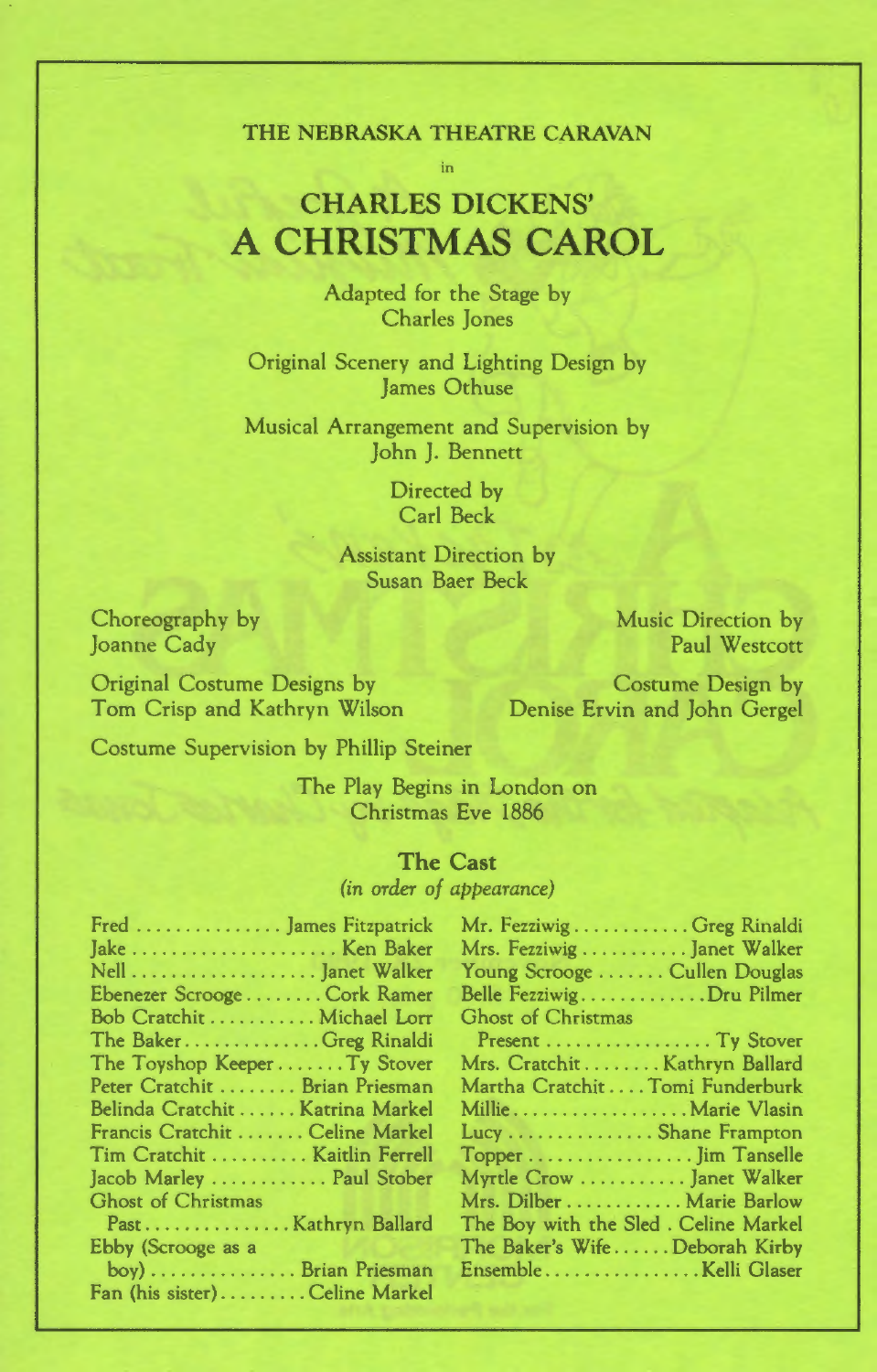#### **The Cast in Specialty Appearances**

## **The Party Dancers**

James Fitzpatrick Kathryn Ballard Greg Rinaldi Marie Vissin Cullen Douglas Deborah Kirby David Norman Janet Walker Michael Lorr Tomi Funderburk

Paul Stober Marie Barlow Brent Geiger Ken Baker Dru Pilmer Ty Stover Shane Frampton Jim Tanselle Kelli Glaser Crystal Robbins

The Production is performed in two parts. There will be one fifteen minute intermission.

The Nebraska Theatre Caravan is the Professional Touring Wing of'the Omaha Community Playhouse.

## **The Production Staff**

| Tour Coordinator/Production Road Manager  Mary Vedder |                                |
|-------------------------------------------------------|--------------------------------|
|                                                       |                                |
|                                                       |                                |
|                                                       |                                |
|                                                       |                                |
|                                                       |                                |
|                                                       |                                |
|                                                       |                                |
|                                                       |                                |
|                                                       |                                |
|                                                       |                                |
|                                                       | <b>Example 2.1 Chris Kluth</b> |

## **Musicians**